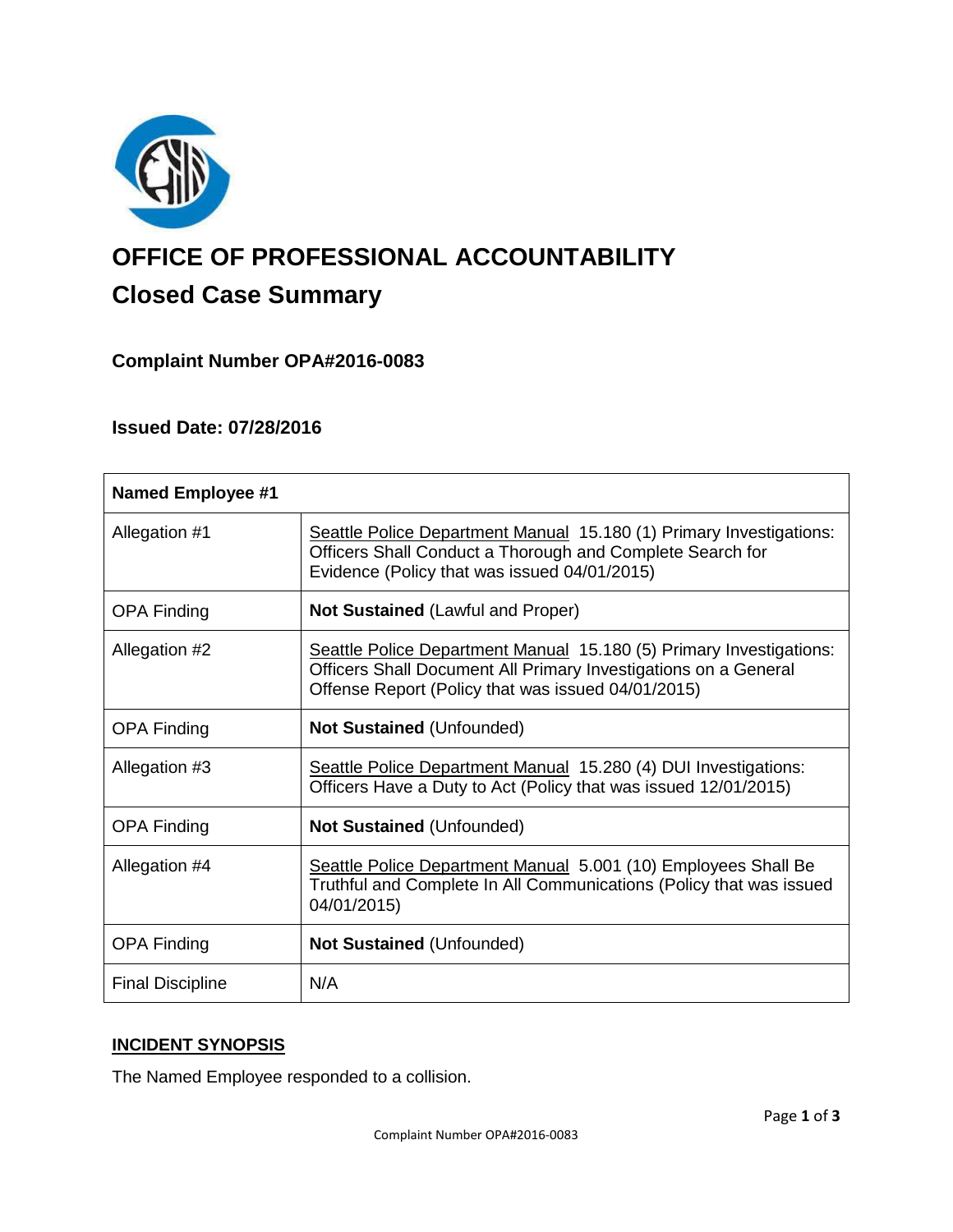## **COMPLAINT**

The complainant, a supervisor within the Department, alleged that the Named Employee did not respond immediately to an accident, did not complete a thorough investigation, and failed to take action on reasonable suspicion that the driver was intoxicated. It was further alleged that the Named Employee was not complete in his communications with the witness regarding his intentions to conduct a DUI investigation.

## **INVESTIGATION**

The OPA investigation included the following actions:

- 1. Review of the complaint memo
- 2. Review of In-Car Video (ICV)
- 3. Search for and review of all relevant records and other evidence
- 4. Interview of witnesses
- 5. Interview of SPD employees

### **ANALYSIS AND CONCLUSION**

The Named Employee was dispatched to a non-injury collision in which a subject crashed into the back of a parked car and caused a chain-reaction collision with other parked cars. The complainant, a SPD supervisor, was concerned the Named Employee had not fully and adequately investigated the possibility the driver was DUI. Based on the preponderance of the evidence available from this investigation, it appears the Named Employee took minimally reasonable steps to investigate this collision and determine whether or not there was reasonable suspicion or probable cause to believe the subject had been in physical control of the vehicle and impaired at the time of the collision. While it may have been more prudent and thorough to administer Field Sobriety Tests to the subject, the Named Employee's decision not to do so was not unreasonable, based on what the Named Employee had observed and knew at the time. The Named Employee completed a General Offense (GO) Report and collision form as required. The Named Employee observed and made note of the speech, behavior and actions of the subject. None of the persons present, including the Named Employee, other officers or civilian witnesses detected the odor of an alcoholic beverage on or about the subject. No odor of marijuana was detected either. Based on these observations and the absence of any objective or observable evidence of impairment, the Named Employee had no clear duty to take action as required by this policy. The Named Employee's supervisor alleged the Named Employee may have "misrepresented his intent to act on the DUI," to the owner of one of the vehicles damaged in this collision. A close examination of the audio portion of the Named Employee's ICV indicates a vague answer from the Named Employee, "we're working on that; we're figuring it out," to a question from one of the vehicle owners if the Named Employee is going to "like, DUI him?" While the Named Employee could have answered the question more directly, the OPA Director found no reason to conclude this statement was clearly dishonest or deceptive. In fact, the Named Employee took several steps in an effort to determine whether or not he had sufficient grounds to detain the driver for further investigation of DUI, acts which were consistent with his statement that he was "working on it."